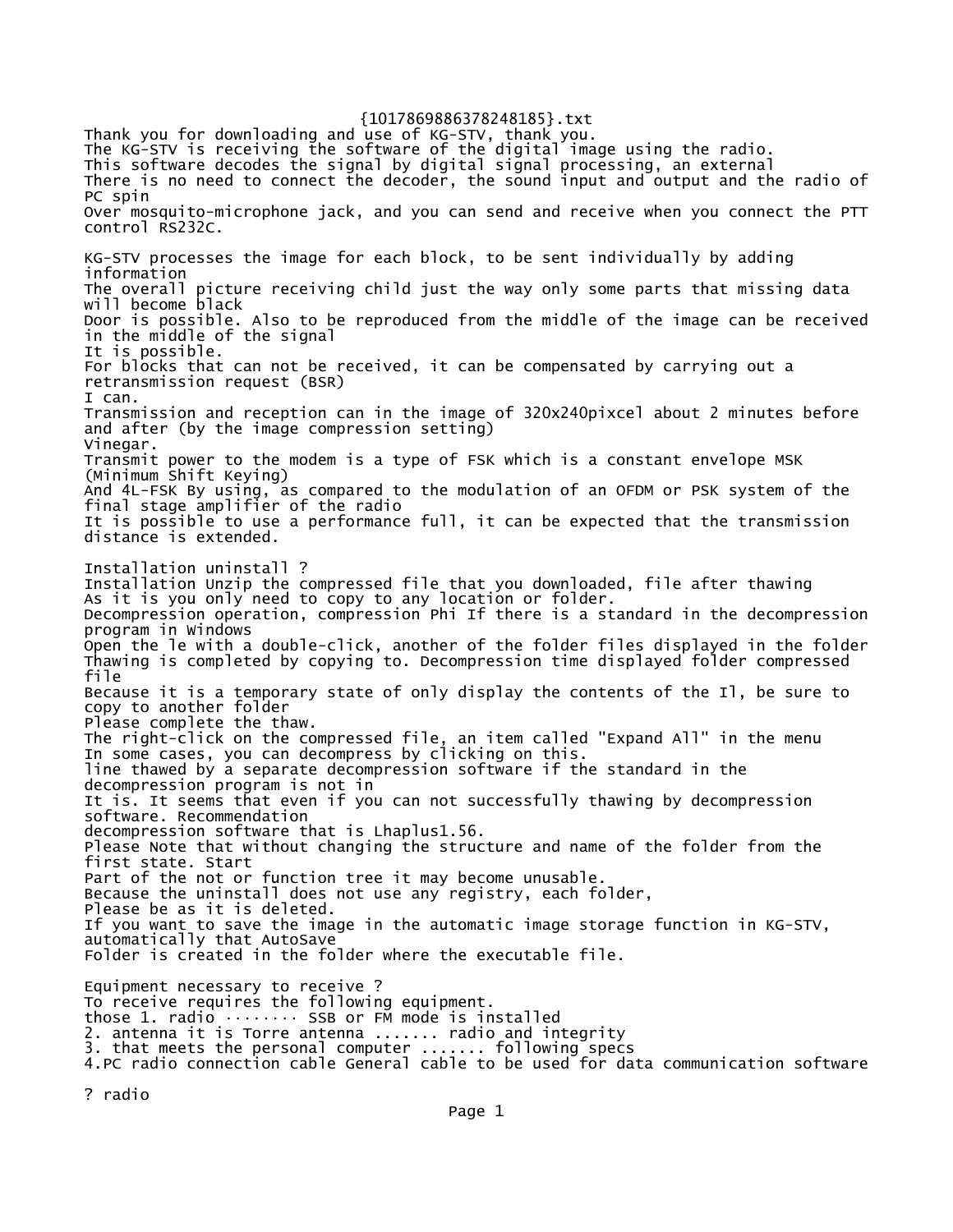{1017869886378248185}.txt KG-STV has become capable of transmitting and receiving image data in the FM and SSB. Other Mode might (AM, etc.) in the transmission becomes unstable. There case to deteriorate transmission characteristics and reception characteristics depending on the state of radio and wireless transmission path Ri you. In that case, it is observed degradation condition in the eye pattern of KG-STV. ? antenna Also it can be adjusted antenna transmission is required. ? PC To operate the KG-STV requires a PC or more of the following specs. OS: WindowsVista / XP CPU: Celeron 1.06GHz or more Memory: 1GByte more Display: 1024x768pxcel more Sound: 48kHz 16bit support ? PC radio connection cable Connect the speaker terminal of the microphone terminal of the personal computer when it was only to receive and radio Alone Although it is OK, and exit separately PC line from this as long as it also performs transmission to And cable with attenuator to connect the microphone of power and radio, the path for the PTT control Circuit connecting the PTT terminal of RS232C and radio of Sokon is required. These wires same I as images and data communication software that uses a general PC Because, it is possible to divert their cable. It should be noted that it is also possible to control the PTT using the VOX in the signal of KG-STV. Setup ? KG-STV Install the KG-STV, so that the connection with the wireless machine-to-use the KG-STV After completing We will do the setting and adjustment to. First you make the selection of the input and output device of sound. To set it to the KG-STV Open the selection screen by clicking on the Set, and set the Input Device and Output Device turf Vinegar. Also you do setting of RS232C port here at the same time RS232C Port. Also if you want to send to set the in Callsign field the call sign to be sent. Co You do not set the Rusain and can not be done any send operation. If you want to automatically save the image at the time of reception is completed, Save image automatically when received new one. Check the check box. When you finish the settings and click OK to reflect the setting. Settings to adjust the modulation level by sending the actual radio waves When you have finished. The following procedure of sending stepping is actually transmitted, sound and to monitor the signal on another receiver the cable of the attenuator and KG-STV of the slide, when the extent that it is not distorted Adjust the Windows volume. Also received similarly output the input signal to the speaker in the personal computer, to the extent that sound is not distorted Attenuators and radio volumes of cable, case by adjusting the Windows volume control And integer. Method of operation ? KG-STV Note: Because the button shown in red characters will send operation at KG-STV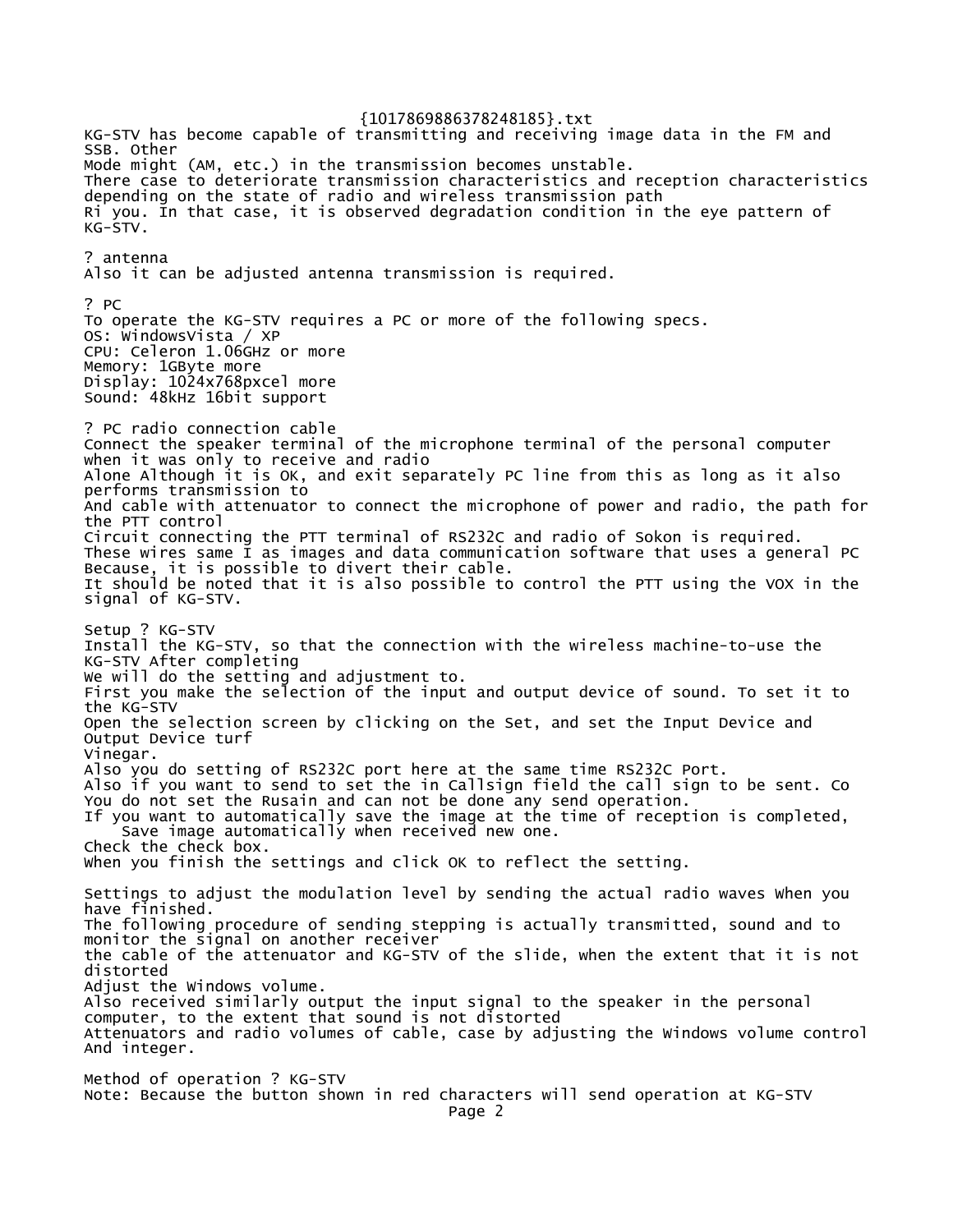screen, frequency Or not the number is used, check whether the equipment has been successfully operating and connection Please send from. Note: To send it is necessary to set the call sign. It is set call sign Eradai When you try to send in a state that does not have that "Set your callsign" Arogu appears. • Receive Reception does not need annoying adjusted only waits for a signal, but the other party Have and can not receive greatly shifted the frequency of the station and the local station. In this case, Waugh Look at the Taforu screen radio as the spectrum of the other party enters between the yellow dotted line Please adjust the reception frequency In the image received is displayed call sign of the sender in the green. And transmission To send the image will tread the following steps. 1. image file I drag-and-drop of KG-STV Image files will be bmp or jpeg. Image size is automatically resized It becomes 320x240pixcel Te. If the aspect ratio is different, extra up and down also Left and right of the image is cropped. Copy from the clipboard is also available. Please see below for details. 2. confirmation of the transmission time and image quality adjustment When you drag and drop the file name in the title of the KG-STV and the TxTime = It will be displayed. TxTime is the expected time it takes to transmit. Although it considered this time Third image quality adjustment from the top of the pull-down menu to the right of the Luo Send Image To determine the quality of the transmission image by changing the. 3. Submit Click the Send Image button Once these operations are complete and transmit image You. Interrupt the transmission in by clicking the Send Image button that was pressed in the image transmission You can also be. Sending appears call sign in red letters.  $-B$ SR of (retransmission request) how If there are blocks that can not be received by the received image, Send BSR button Ready It becomes ability. If you now click on the Send BSR, it can not be received in the other station To request a retransmission of the necessary image block was by sending the coordinates of the image block. It should be noted that in the BSR transmission I will display the number of the rest of the BSR to waterfall screen. How to response-retransmission request Since Resp BSR button when receiving the retransmission request will be available for operation, and Resp BSR Click to retransmit the image block data that the other station is insufficient. When subjected to unnecessary repeat request from another station, as it is click Resp BSR button Then, it will go the response of the retransmission request to unnecessary retransmission request of data or Vinegar. Therefore, to receive the original retransmission request after receiving an unnecessary retransmission request Click to Invalid resend BSR CLR button next to the Resp BSR button if Page 3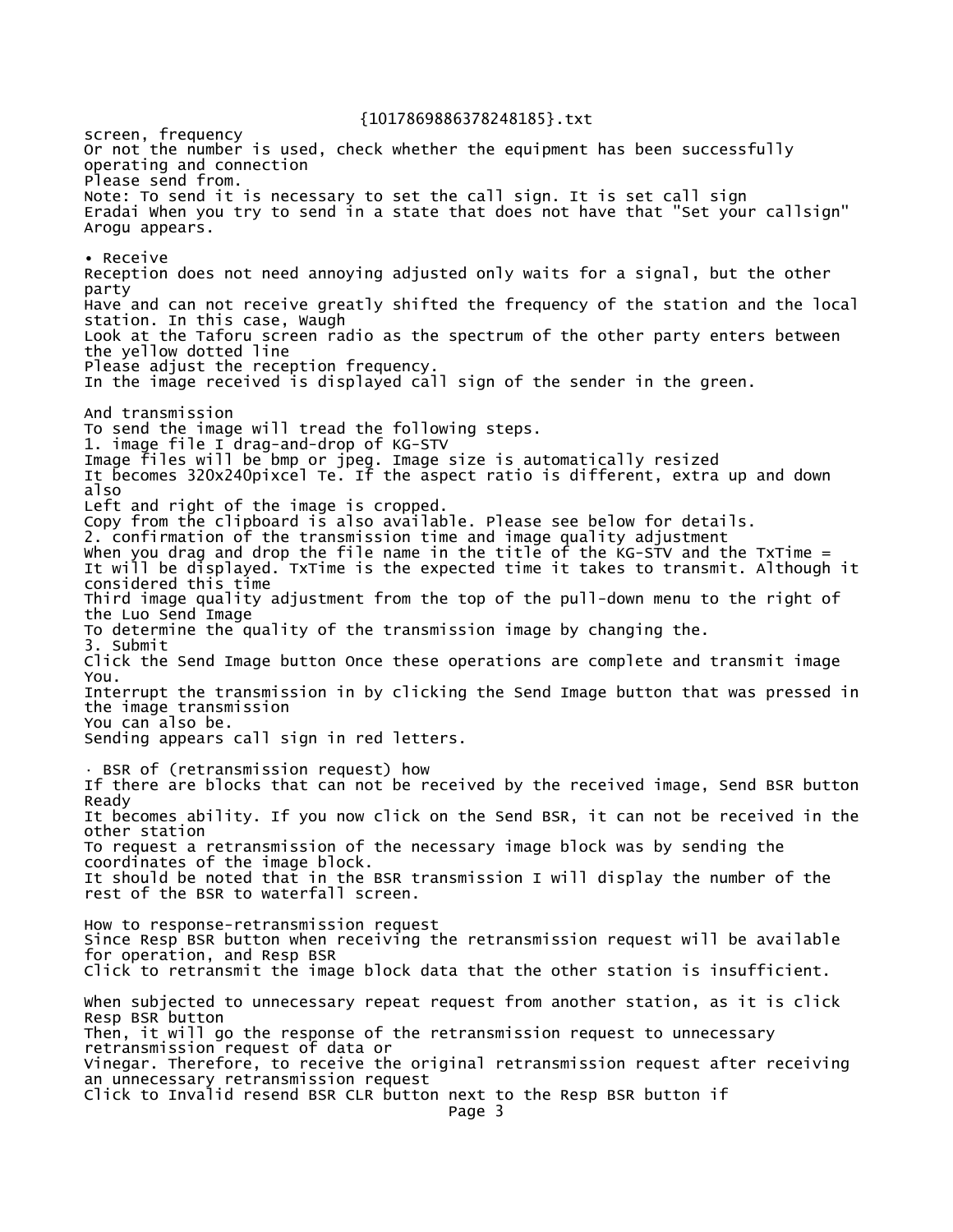Please clear the request.

? image complemented by the retransmission request will take effect only after sending a retransmission request. Retransmission required If you have not done the required, image complement data of other stations will not be imaged. It should be noted that re-Please ask them to resend the data immediately after that if you put the feed request. That It will not be complemented image when receiving the other data in between. ? Send BSR and Resp BSR is you can receive the image anew, the image file to the KG-STV input It will be reset if that was. The BSR of information if interrupted during transmission of BSR request and BSR response will be discarded. ? confirmation of the transmitted image To display the image to be transmitted when performing a drag and drop images, reception, etc. After changed the conduct image, what image has been selected for transmission current "Check You can check and click the TX Img "button. Copy of the image to the clipboard ? And clip the image that is currently displayed when you click the "To Clipboard" button It will copy to Pubodo. Read from the clipboard ? of image Click the "From Clipboard" button the image that is currently on the clipboard A read in KG-STV. Also, when you click Send Image button in this state It will send the clipboard of the image. Response to the BSR is similar. Image from the clipboard when you drag and drop the other image file It will be canceled. The data, such as text other than the image is copied to the clipboard When it is over clipboard image data of it will be erased. Therefore, if the transmission is performed and the BSR from the clipboard, From Clipboard You can drag and drop the image file Click the button, clip Do not copy and other text in Pubodo. ? display of past received image The Jpeg file recorded in the AutoSave folder is received in the past is left triangular or Others will be able to be displayed in the right triangle button. At this time, the file at the bottom left of the screen It will display the filename. The file name, now it has become a date \_ hour \_ call sign Vinegar. ? waterfall and Eye pattern display War to carry out the time-series display the frequency spectrum for confirmation of the received signal in the color shade of To display the eye pattern for viewing the demodulation condition of Taforu display and data I can. Click on the waterfall or eye pattern on the screen switching by is possible. ? call sign display screen Call a screen in the bottom of the waterfall screen (or eye pattern screen) Sign display screen, reception in will display the call sign of the other in green and "RX ????" You. Also during send me will be displayed in red as "TX ????".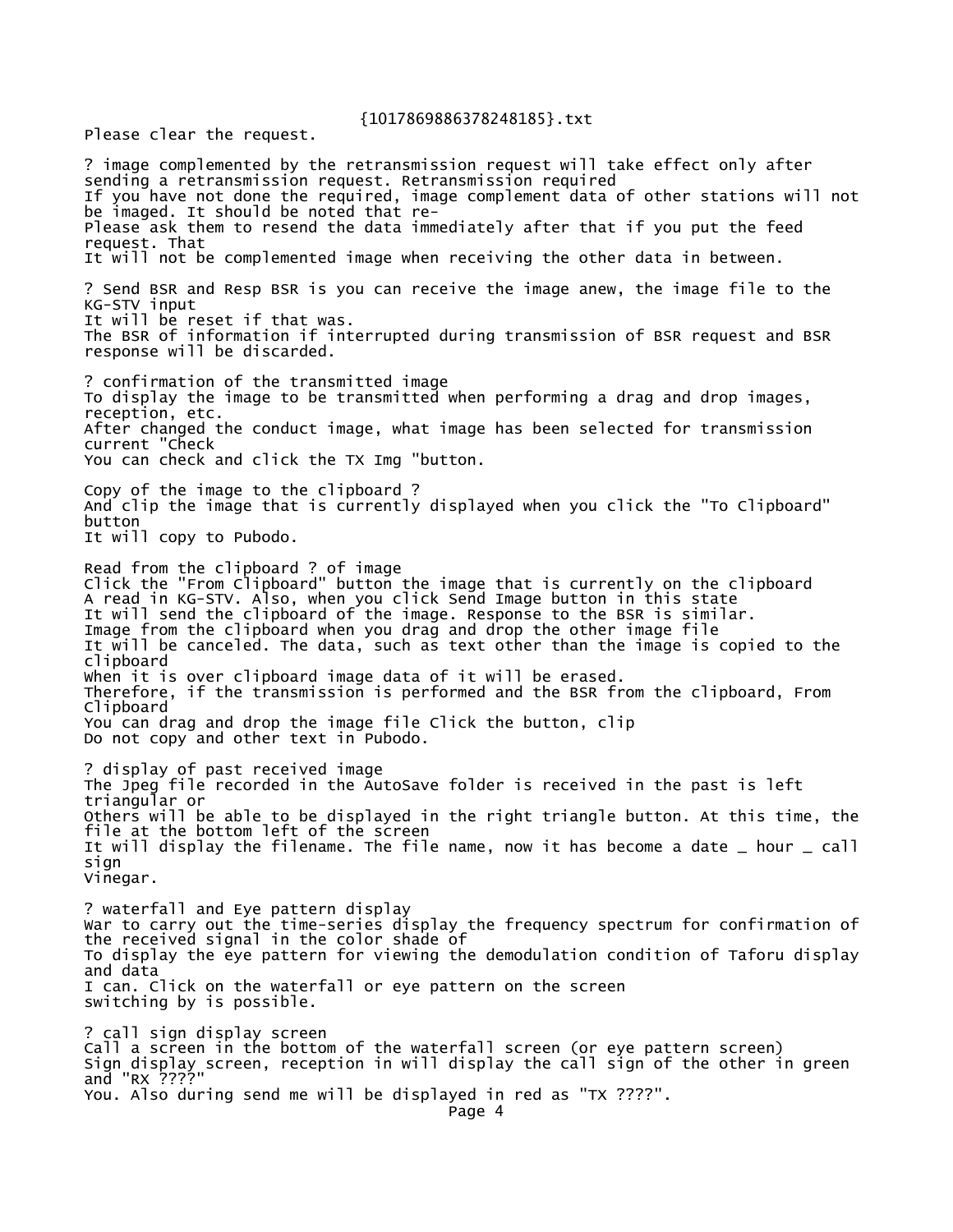{1017869886378248185}.txt The display of the mode that has been received in this addition to the call sign display screen in the bottom left Do you. Display type is following Toh. IMG: image data BSR: BSR request data IMG (BSR): BSR response image data TXT: character data It should be noted that when the character transmission is that the data transmission itself is short the call sign into the reception character It does not call sign display from Ikoto. There is also the case that in the lower right corner as "Img time out" is displayed in red letters. This is It indicates that the time-out process is performed. To San below for time-out Irradiation please. Imaging settings at the time of ? data error In KG-STV and it is error detection for all of the data, image data For in also initialized to processing performed for performing image reduction if there is an error It has been set. This is to some extent restore the image as well as it's error data It is because there is a possibility that can. However, since the image data of JPEG it is compacted by the Huffman code, Ella Depending on the position and the number of over funny shades of the image block is made or black-and-white of the strike It will or become striped like. Now it is provided an error screen to screen the lower right corner of the KG-STV in order to confirm the position of the error Vinegar. Data if accustomed to the green at the time of reception in this screen is normal, the data to be accustomed to red It indicates that but it is an error. It should be noted that black and indicates that not able to detect the signal Do. And received remains of the black of the image block without the imaging if if the data is in error If you want to display the signal image screen, open the Settings screen by pressing the Set button, Decode only error free image data. Check the check box. For time-out ? Can not be verified signal is within a predetermined time from no longer detect a signal in KG-STV Case, to complete the the determined reception processing the signal is interrupted (time-out processing). This naturally has determined the completion of the receiving process by detecting the termination signal or the interrupt signal Because, this in order to successfully perform processing of the image when the signal is lost on the way Processing is provided. If the time-out process has been performed, waterfall screen (or Aipata Lower right is displayed in red "Img time out" call sign screen under the over down the screen) Will. Time until the timeout (time-out period), but is 30 seconds by default, Sometimes better to change by the stability of the line is good, the changes in this time setting It has become possible. To set the time-out period, open the Settings screen by pressing the Set button, Click the up and down buttons to the right of "Time out" to set the value. It should be noted that "Now time out" to click and forcibly timed the current reception status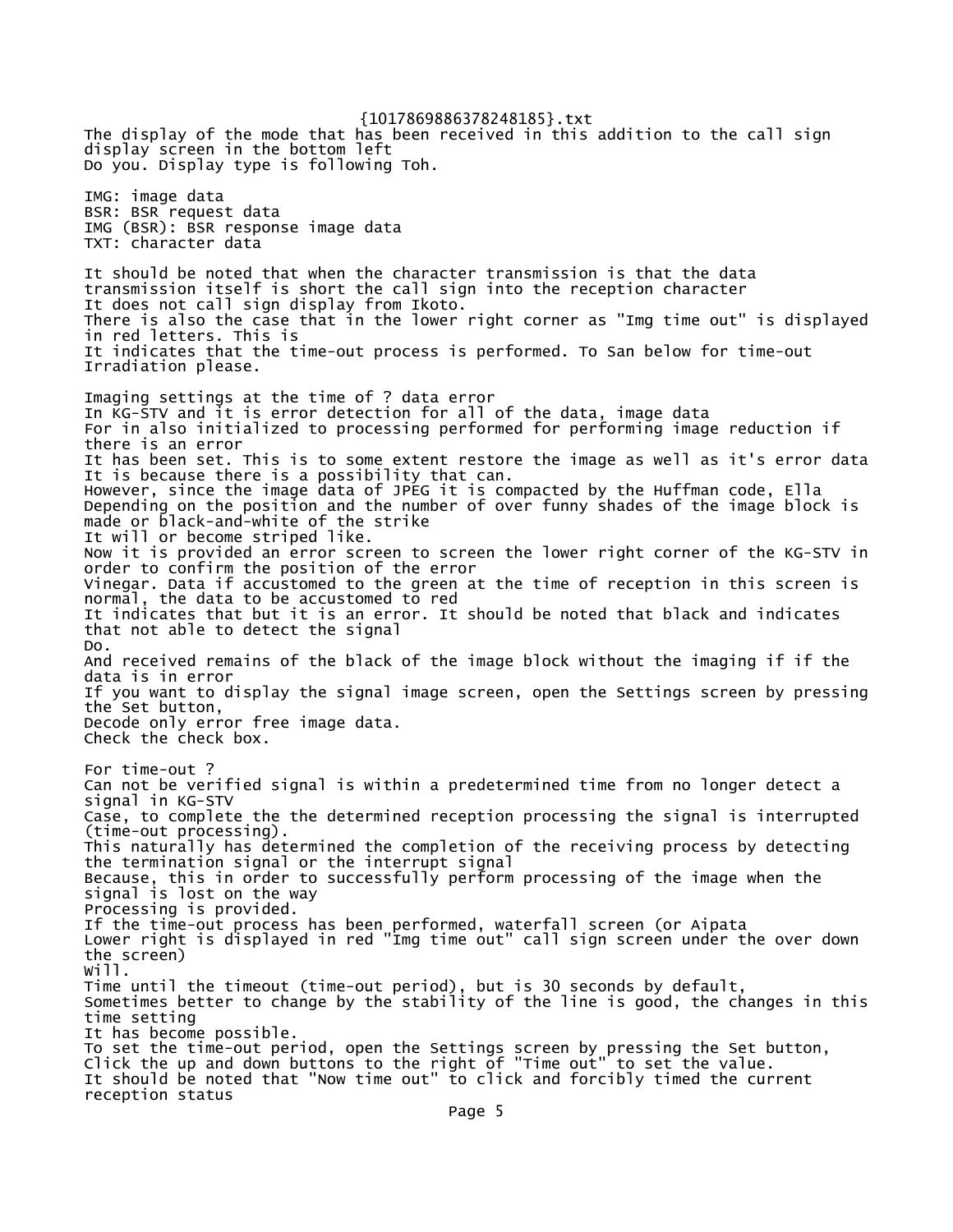You can be sparse state.

? transmission in MSK and 4L-FSK It is a kind of FSK system and MSK is a modulation method of digital signal, mark frequency of FSK Between the frequency of the number and space frequency is what was the minimum (Minimum Shift Keying) The 4L-FSK With the four values ??FSK, providing four points of the modulation frequency that can be assumed by one of the FSK It is possible to obtain a transmission rate twice that of the MSK by. Because inter frequency is narrower than the 4L-FSK in MSK is susceptible to noise, Also it is susceptible to deterioration of the characteristics of the transmission line. Although it is this two selection, for sending a fast image when the line conditions such as FM is good, Or you think that it is better to select a 4L-FSK to send a good quality image. Radio Transmission in SSB line state in unstable HF is as data When you MSK I think Kunar. Pull-down from the top of the pull-down menu to the right of the Send Image of the first MSK or 4L-FSK Kano selected in the New is possible. ? convolution transmission in code mode Pull-down from the top of the pull-down menu to the right of the Send Image of the second New is the choice of code processing. Here unsigned processing (NORM) or convolution code processing Set You may need to do a (CONV). will strongly against noise When you do the convolution code processing, but send the same data About twice the time it takes for that. While code processing to confirm the transmission state, please choose on a case-by-case basis. Note that this setting can be changed even during transmission. Send and receive text messages ? Text of a maximum single-byte 510 characters in KG-STV in the transmission of the once (full-width 255 characters) message You can send a message. The characters in the input box at the bottom of the Resp BSR To send a text message Enter, and then click the right of Send Text. Upon receiving the text message, you will see the text in the box below. ? KG-STV transmission standard of Modulation format: complex modulation of MSK or MSK and 4-level FSK Modulation rate: 1200baud Modulation frequency: MSK ...... space frequency 1200Hz mark frequency 1800Hz 4L-FSK ... '00 '1200Hz' 01 '1400Hz' 10 '1600Hz' 11 '1800Hz Bandwidth:  $500 \sim 2500$ Hz Error correction: None or Viterbi code (NASA standard  $K = 7$  code) Whitening: Yes (added to the M-sequence code of period 127 bits to each bit) Interleaver: None Header: 256 01 repetitive signal of bit Basic code configuration: synchronization code +54 bit length information chunk + arbitrary length data chunk Error detection: Yes (CRC 16 CCITT) Synchronization bit: 63-bit M-sequence code Image compression: JPEG-compatible (16x16 pixels, thinning 4: 1: 1) Character encoding: Shift JIS compatible Radio format: F1D (operation in SSB mode) : F2D (operating in FM mode)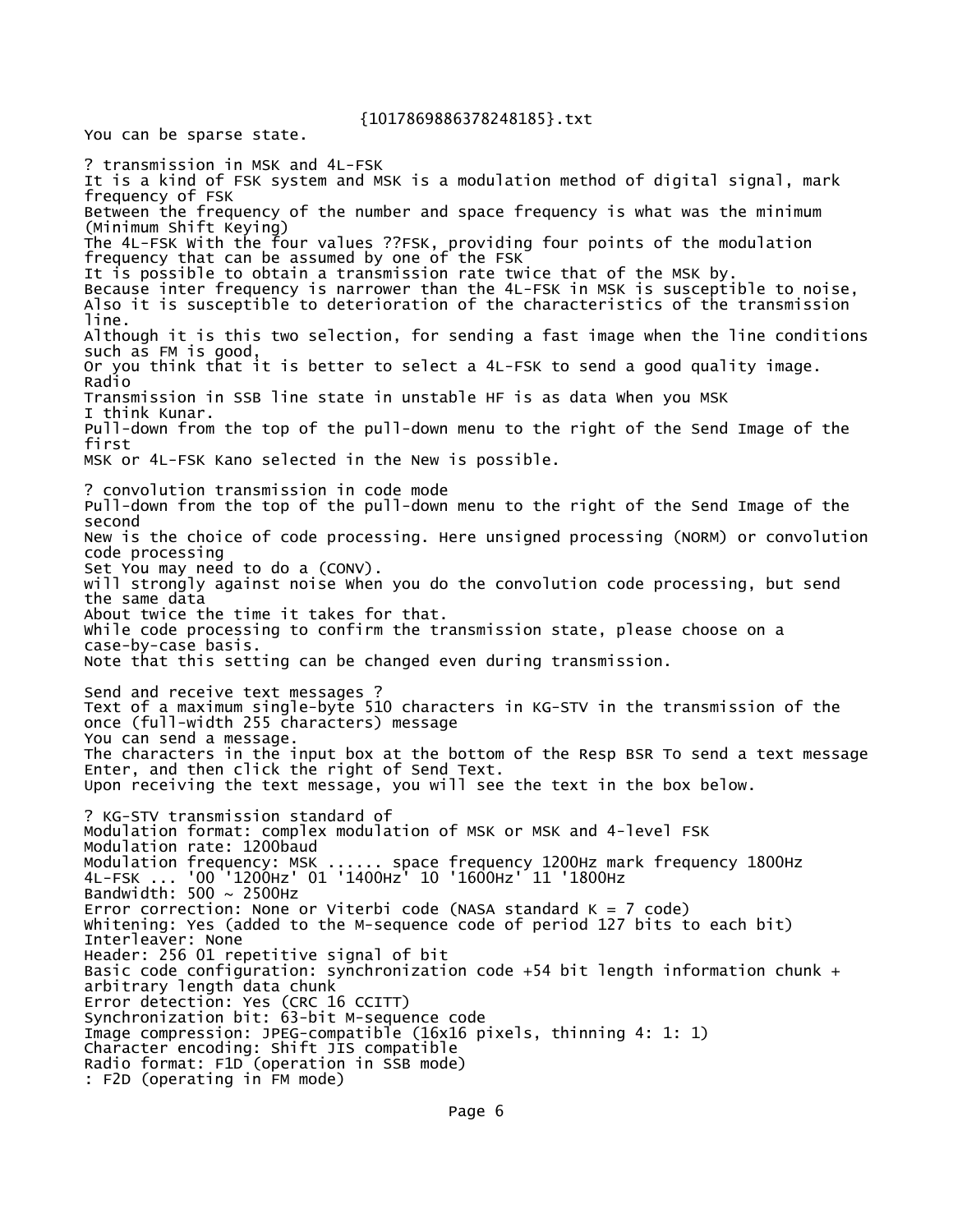{1017869886378248185}.txt Information chunk configuration (system code version '0') +------------------------+ ¦sys ¦com ¦c ¦m ¦x ¦y ¦sc ¦size¦CRC ¦ +------------------------+ 0 4 8 9 10 16 22 26 38 54bit sys: system code com: command code c: coding mode m: modulation mode x: image block position (X) y: image block position (Y) sc: JPEG scale size size: data size CRC: error detection code ? information chunk to perform always MSK modulation + convolution processing Structure of the data chunk (system code version '0') +------------------------+ ¦data ¦CRC ¦ +------------------------+ Performs transmission ? data chunk following the CRC code information chunk Command table (system code version '0') +--------------+ ¦ command value ¦ motion ¦ +-----+--------¦ ¦ 0 ¦ text transmission ¦ +-----+--------¦ ¦ 1 ¦ image transmission ¦ +-----+--------¦ ¦ 2 ¦BSR response ¦ +-----+--------¦ ¦ 3 ¦ end ¦ +-----+--------¦ ¦ 4 ¦BSR request ¦ +-----+--------¦ ¦ 5 ¦ stop (interruption) ¦ +-----+--------¦ ¦ 6 ¦ call sign ¦ +--------------+ ? I shall send the 01 of header code at the beginning upon to start the transmission. ? 1 single data format (code configuration) is Synchronization code + information chunk + data chunk To. However, the end signal, stop signal, BSR signal Never contain data chunk There. ? This data format is continuously only the number of image blocks in the case of image data It is supposed to be sent Te. ? In the case of text transmission shall be completed in one of the data format. ? The normal completion of the transmission is assumed to be sent finally to the end signal three times. ? during suspension of transmission it is assumed to be sent finally to the cancel signal three times. Synchronization code

000011100001001000110110010110101110111100110001010100111111010 Page 7